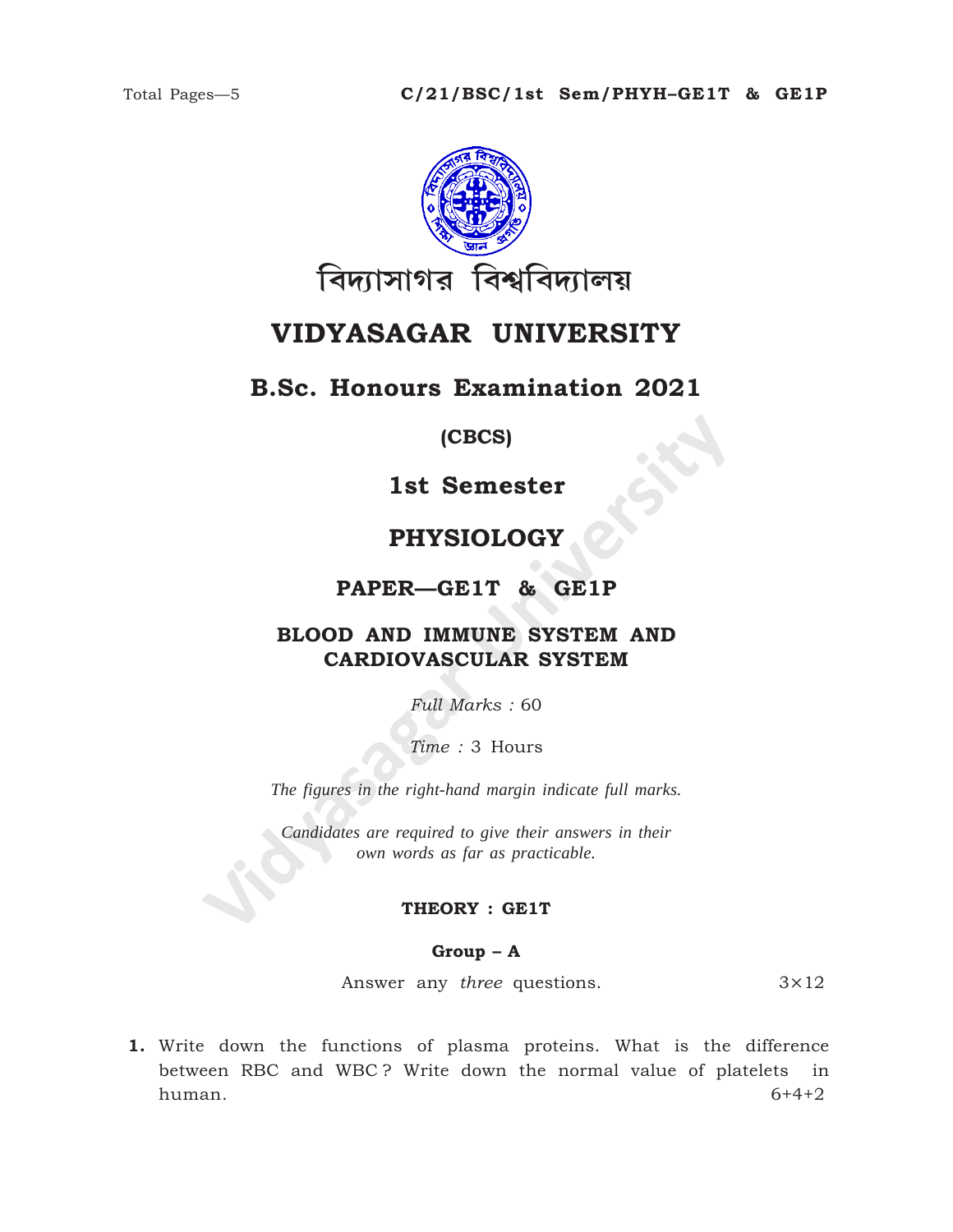- **2.** Describe the pathway for blood coagulation. Write the name of two anticoagulants. 10+2
- **3.** Draw a labelled diagram of antibody. Classify the antibody in a tabular form.  $6+6$
- **4.** Write the short note : Phagocytosis, Blood Group and ECG. 4+4+4
- **5.** Describe the pathways how the cardiac impulse spread from SA node to the ventricle of the heart. What is systolic and diastolic bllod pressure ? 8+4
- **Example 18 Second Warner Started Warner Started Warner Started Warner Started Warner Started Warner Started Warner Started Warner Started Warner Started Warner Started Warner Started Warner Started Warner Started Started 6.** What is cardiac output ? Write down the factors influencing cardiac output. What are the ventricular events of cardiac cycle?  $2+6+4$

#### **Group – B**

Answer any *two* questions. 2×2

- **7.** What types of antigens or antibody are present in blood group A ?
- **8.** What virus is responsible for HIV ?
- **9.** What is high blood pressure ?
- **10.** How can heart rate be measured ?

#### **PRACTICAL : GE1P**

Answer any *one* question. 1×15

- **1.** Write the principle and procedure of the blood Group determination. Interpret your results. (4+8)+3
- **2.** Write the procedure of the differential count of the WBC. Draw the diagram of the microscopic field containing WBC. 8+7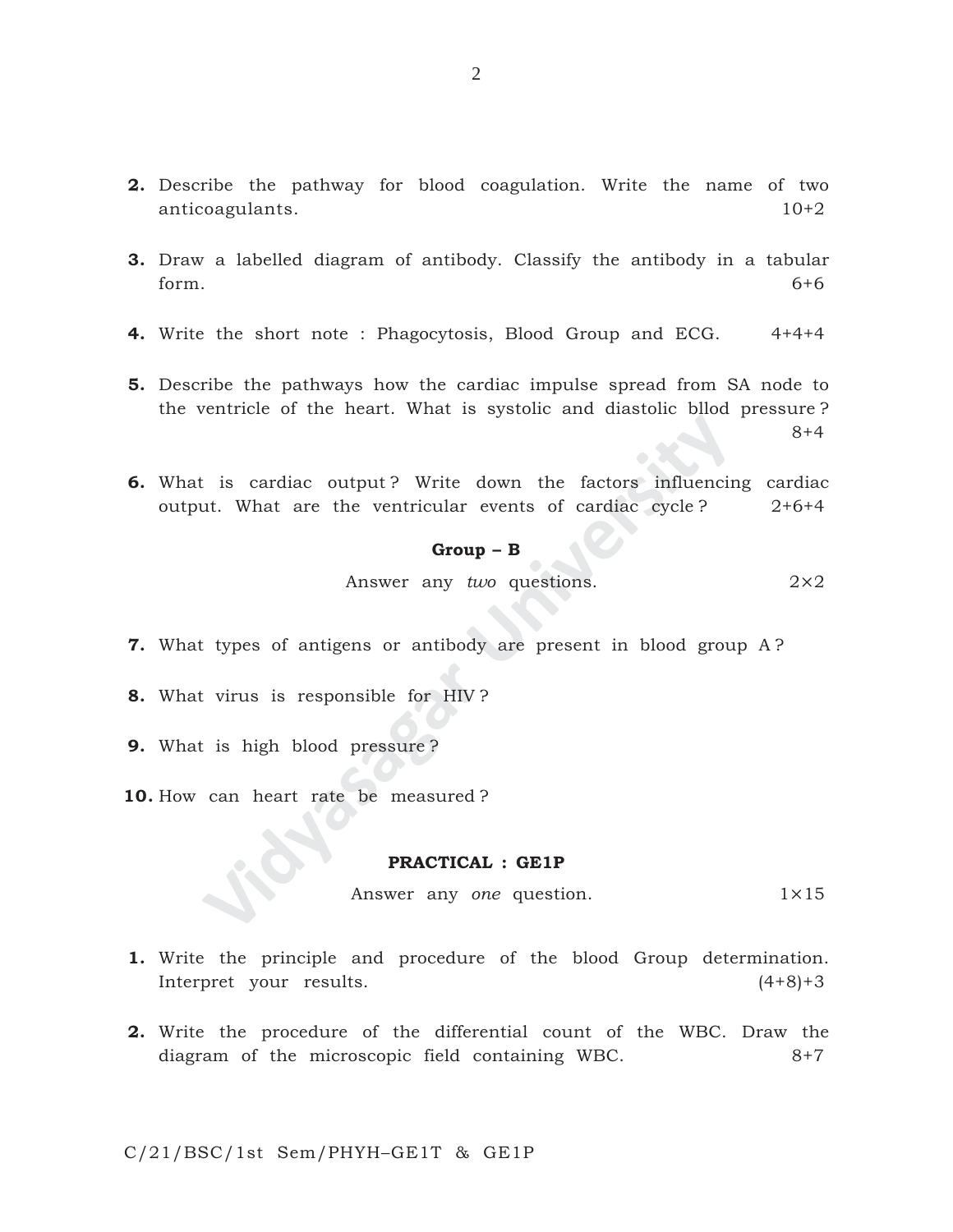3. What is PFI? Measure the PFI of your friend and interpret your results. Write the procedure of the measurement of PFI.  $3+(4+8)$ 

Answer any *one* question. 
$$
1 \times 5
$$

- **4.** Write down the functions of neutrophils and monocytes.  $2\frac{1}{2}+2\frac{1}{2}$
- 5. What is meant by universal donor and recipient in terms of blood donation?
- 6. Write down the importance of total count of RBCs and differential count of WBCs.

# বঙ্গানুবাদ

দক্ষিণ প্রান্তস্থ সংখ্যাগুলি প্রশ্নমান নির্দেশক।

পরীক্ষার্থীদের যথাসম্ভব নিজের ভাষায় উত্তর দেওয়া প্রয়োজন।

#### বিভাগ-ক

যেকোনো তিনটি প্রশ্নের উত্তর দাও।  $\circ \times \circ \circ$ 

- ১। প্লাজমা প্রোটিনের কাজ লেখ। লহিত রক্ত কণিকা ও শেত রক্ত কণিকার মধ্যে পার্থক্য কী? প্লেটলেট এর স্বাভাবিক মান কত? ৬+৪+২
- ২। রক্ততঞ্চনের প্রণালী বর্ণনা কর। রক্ত তঞ্চন বিরোধি পদার্থর উদাহরণ দাও।  $50 + 5$
- ৩। আন্টিবডির গঠন-এর চিহ্নিত চিত্র কঙ্কন কর। টেবিলের মাধ্যমে অ্যান্টিবডির শ্রেণীবিভাগ কর ৬+৬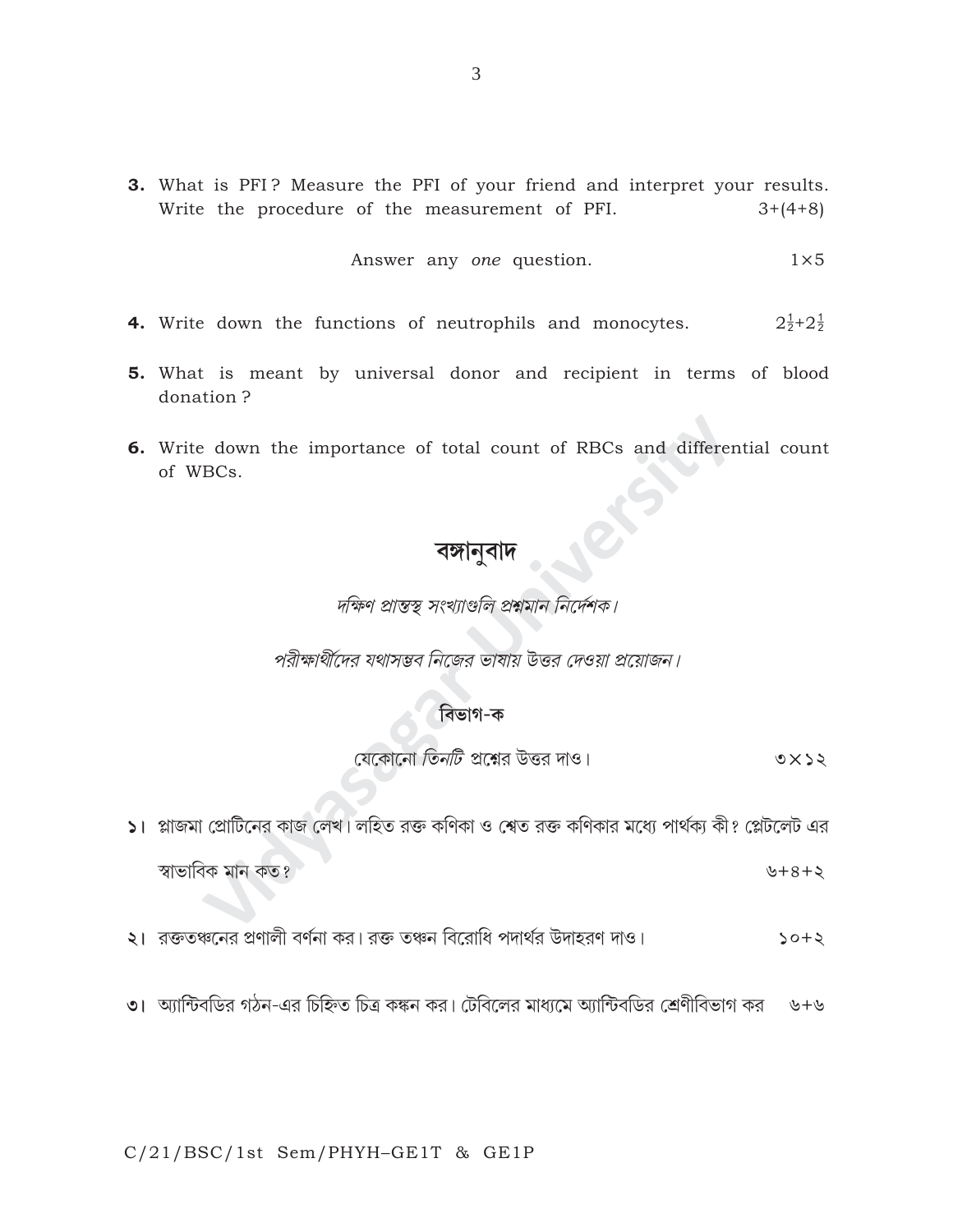8। টীকা লেখ ঃ ফ্যাগোসাইটোসিস, রক্তের গ্রুপ, ই-সি-জি।  $8 + 8 + 8$ 

- $\alpha$ । হৃৎপিন্ডের তরঙ্গ কিভাবে S.A নোড থেকে নিলয়ের পেশিতে ছড়িয়ে পড়ে ? সিস্টোলিক ও ডায়াস্টোলিক রক্তচাপ কাকে বলে?  $b+8$
- ৬। হৃদ উদপাদ কাকে বলে? হৃদ উদ্পাদ এর ওপর প্রভাবকারী কারণগুলি লেখ। হৃদচক্রে নিলয় পর্বের বিভিন্ন পৰ্যায় গুলি কী কী?  $8 + 6 + 8$

বিভাগ-খ

- যেকোনো *দুটি* প্রশ্নের উত্তর দাও।
- $91$   $A$ -রক্তের গ্রুপে কী ধরণের অ্যান্টিজেন বা অ্যান্টিবডি থা
- ৮। H.I.V-র ক্ষেত্রে কোন ভাইরাস কার্যকরী।
- ৯। উচ্চরক্ত চাপ কী?
- ১০। হার্ট রেট কিভাবে পরিমাপ করা যেতে পারে?

#### প্ৰ্যাকটিক্যাল

যেকোনো *একটি* প্রশ্নের উত্তর দাও।  $5x56$ 

- $|S|$  রক্তের গ্রুপ নির্ণয়ের মূল নীতি ও পদ্ধতি লেখ। পরীক্ষার ফলাফলের সিদ্ধান্ত লেখ।  $(8+b)+$ ত
- ২। রজের DC-এর পদ্ধতি লেখ।মাইক্রোস্কপের পরীক্ষার ফলাফলের চিত্র অঙ্কন কর যার মধ্যে শ্বেতরক্তকণিকা উপস্থিত।  $b+9$

C/21/BSC/1st Sem/PHYH-GE1T & GE1P

 $5\times$